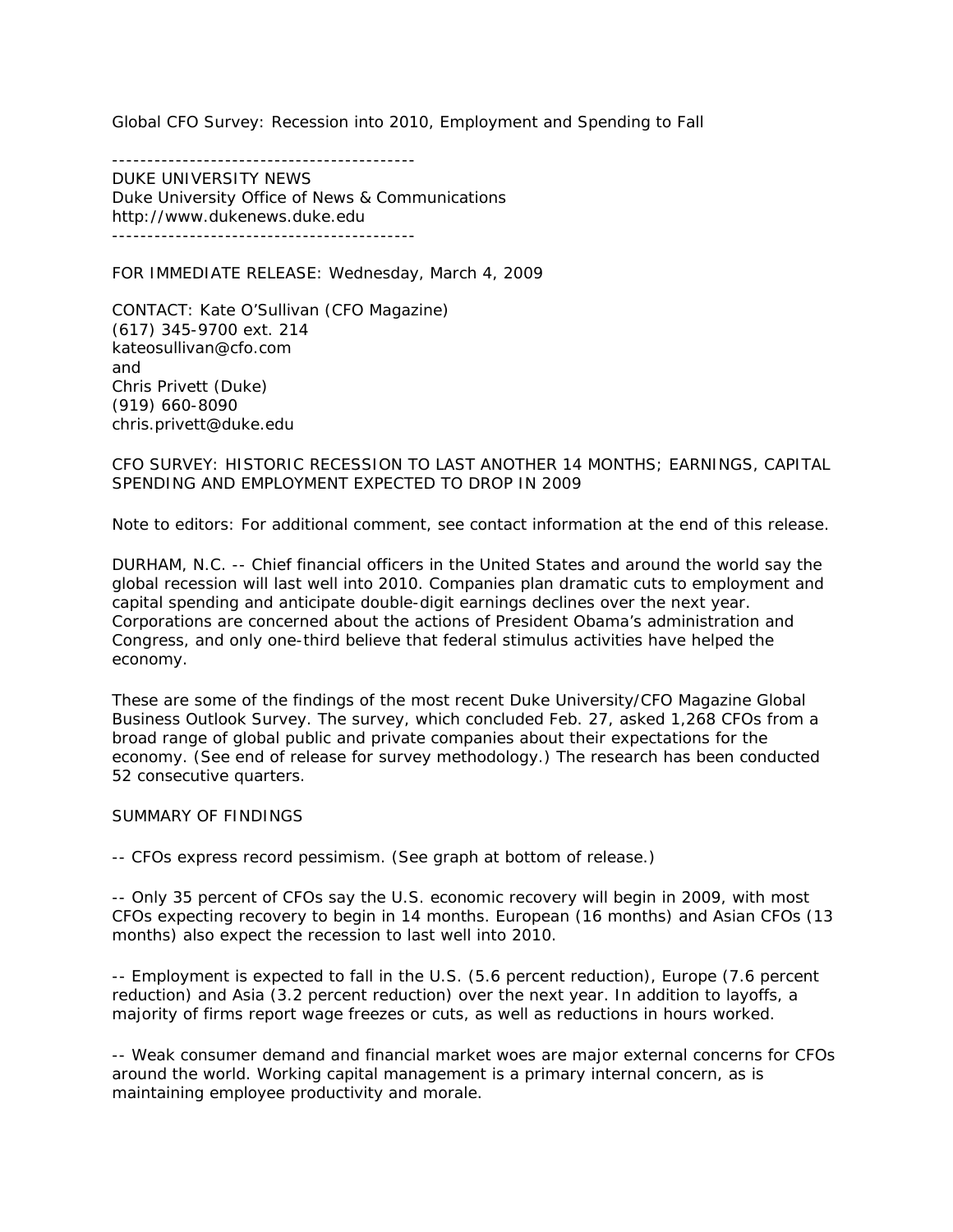## RECORD CORPORATE PESSIMISM

More than two-thirds of U.S. CFOs have grown more pessimistic about the U.S. economy during the last quarter. On a scale of 0 to 100, U.S. CFOs rate the economic outlook at an all-time low of 40. European and Asian CFOs are similarly pessimistic, rating their economies at 43 and 47, respectively, on a scale of 0 to 100.

"This is very troubling," said Kate O'Sullivan, senior writer at CFO Magazine. "Throughout the history of our survey, CFOs have shown a remarkable ability to predict future economic conditions. They anticipated the current recession as far back as September 2007. Given the CFOs' track record, the historic pessimism CFOs are currently expressing certainly indicates a tough road ahead in 2009."

Consistent with their pessimistic view, CFOs expect earnings to fall by 22 percent at U.S. public companies, and also to fall in Europe (11 percent) and Asia (9 percent). Capital spending is expected to decline in the U.S. (13 percent), Europe (16 percent), and Asia (9 percent). Tech spending will also suffer, falling by about 6 percent in all regions. Marketing and advertising spending is expected to drop by more than 7 percent.

#### EMPLOYMENT, WAGES AND EARNINGS

Over the next year, domestic employment is expected to fall in all surveyed regions.

"Even with the stimulus plan, CFOs expect to lay off nearly 6 percent of their workforces. This represents a staggering 7.6 million job losses," said Fuqua international finance professor Campbell Harvey, founding director of the survey. "And it gets worse: in addition to the layoffs, many CFOs plan wage freezes and reductions in the number of hours worked for those employees that are retained."

Nearly 60 percent of U.S. companies indicate they will institute a hiring freeze for the next year. In addition, 57 percent will enforce a wage freeze or reduction, with one in five companies expecting to reduce wages over the next year. Thirty-nine percent of companies will reduce employees' work hours.

Among the industries surveyed, service and consulting firms anticipate the strongest earnings in 2009, followed by healthcare companies. Public manufacturing firms expect earnings to fall 30 percent.

## CREDIT MARKET CONDITIONS AND RELIANCE ON BANK CREDIT LINES

Credit market turmoil is still buffeting the corporate sector, with the effects much worse on companies with poor credit ratings. About 40 percent of companies rated AAA or AA indicate credit market conditions are hurting their firms. Among companies rated B or lower, 77 percent say they have been hurt.

Companies rated B or lower have nearly maxed out credit lines, drawing on average 70 percent of the maximum. AAA and AA rated firms, in contrast, have drawn only 27 percent of the maximum.

"Bank lines of credit are usually a temporary source of funding, or are used as a last resort," said John Graham, a finance professor at Duke and the director of the survey. "In the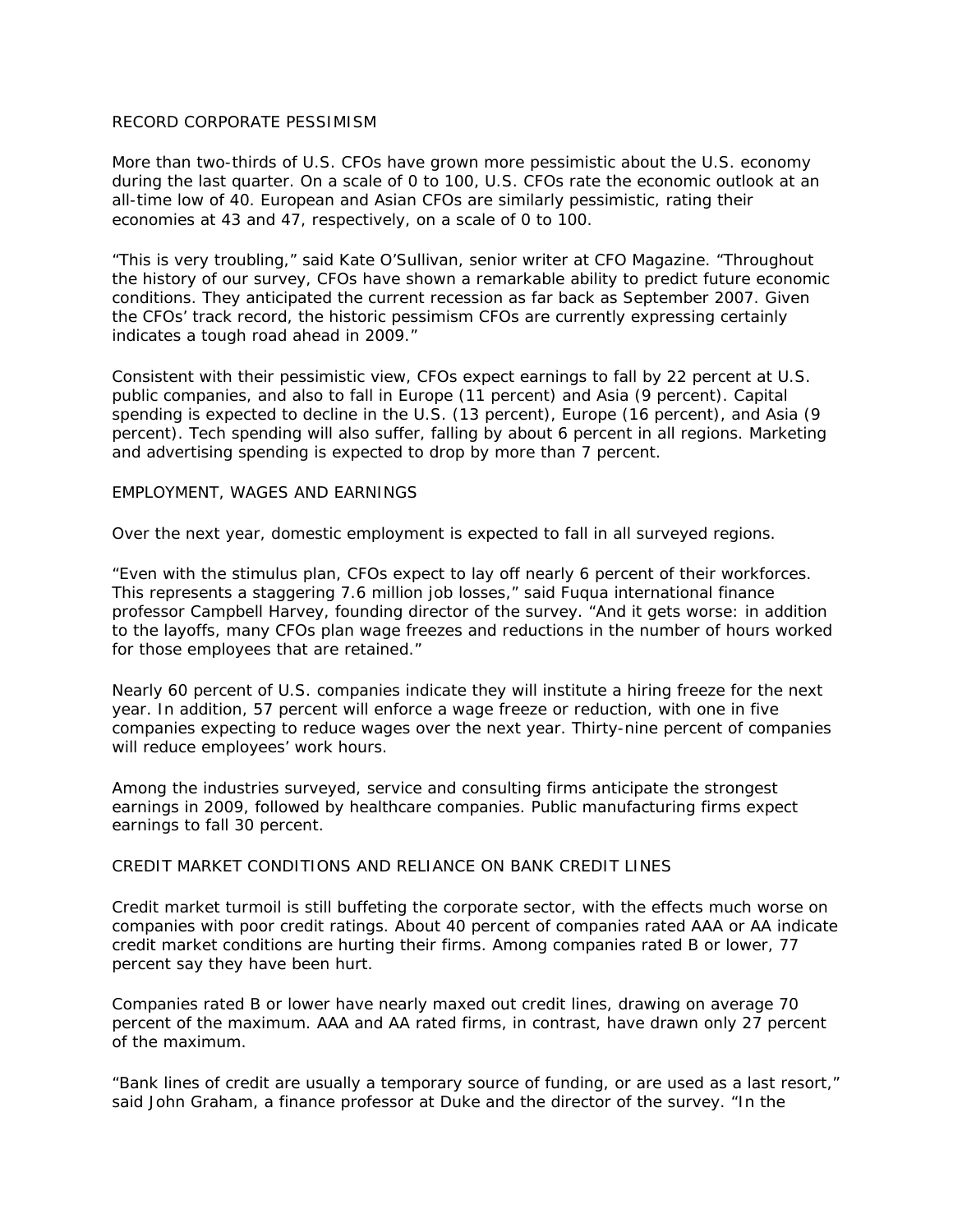current market, many companies have few funding options beyond their credit line. In fact, there has been a bank run of sorts on credit lines, with poorly rated companies drawing funds now, just in case their bank decides not to lend to them in the future. This action has in part crowded out the ability of banks to lend to other firms, exacerbating the lack of credit elsewhere in the system."

Over the past six months, the amount of external funding provided by bank lines of credit has approximately equaled the total amount provided by other sources of borrowing, such as short-term and long-term debt.

Credit markets remain extremely tight. Among companies that report they have been directly affected by credit market turmoil, nearly 60 percent have had trouble accessing capital, and nearly half report a higher cost of credit (relative to pre-crisis costs).

## PRESIDENT OBAMA: NO HONEYMOON WITH CFOs

U.S. CFOs are lukewarm on President Obama's policy ambitions. Corporate concern about the new administration and Congress ranks as their third biggest external concern. About 32 percent of CFOs indicate they feel the economy has been helped by the economic stimulus actions taken to date, equal to the 32 percent who indicate the economy is worse off. Another one-third feel the stimulus efforts have made no impact. Finally, more than half (53 percent) of CFOs say their companies would be worse off with a national health care system, compared to only 19 percent who say their businesses would be better off.

# ADDITIONAL EUROPEAN DATA

Only one in five European CFOs expect their own country's economy to begin to recover in 2010. Another 37 percent expect the recovery to begin in the first half of 2010. The remaining 43 percent expect economic recovery will not begin until the second half of 2010 or later.

Nearly two-thirds of European companies indicate they will institute a hiring freeze over the next year, and 57 percent will freeze or reduce wages. Almost one-third of companies say they will reduce work hours for remaining employees. More than 60 percent will reduce their workforce, with the average reduction among those firms being 9 percent.

The top three external concerns for Europeans are weak consumer demand, the financial and banking system, and credit markets more generally.

Fifty-eight percent of European CFOs report problems with suppliers, ranging from 40 percent of suppliers being unable to obtain trade credit or bank financing to 21 percent of companies having a supplier go out of business.

## ADDITIONAL ASIAN DATA

More than two-thirds of Asian firms plan a hiring freeze for the next 12 months. Sixty-three percent plan a wage freeze or wage reduction. In addition, 30 percent of Asian CFOs say their firms will reduce the hours worked by employees who retain their jobs.

Forty-six percent of Asian CFOs expect their own country's economy to begin to recover in 2009, and another 29 percent expect the recovery to begin in the first half of 2010.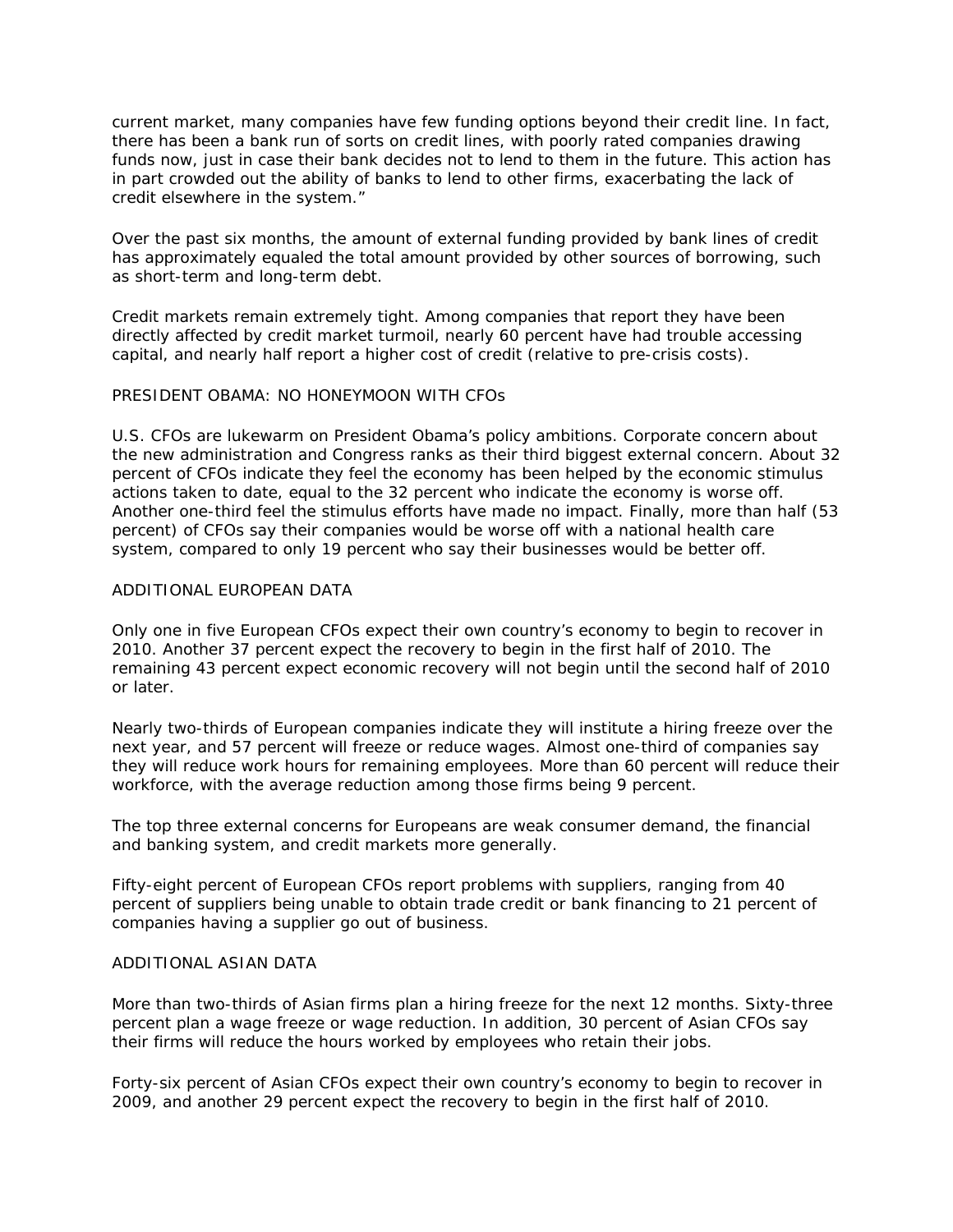Fifty-five percent of Asian CFOs report problems with suppliers, with many not receiving enough order volume to be viable. This has led to a consolidation of orders with stronger suppliers at nearly half of Asian firms.

# ADDITIONAL CHINESE HIGHLIGHTS

Chinese CFOs say their top concerns about their own companies are working capital management, maintaining the morale and productivity of workers, and attracting and retaining qualified workers. Their top external concerns are weak consumer demand, credit markets and the cost of non-fuel commodities.

Employment and capital spending are expected to decline over the next year.

More than two-thirds of Chinese companies will impose a hiring freeze this year, and 30 percent will reduce wages. One-third will reduce the hours worked by retained employees.

Among Chinese companies with bank lines of credit, the average firm has drawn 56 percent of the maximum allowed.

 $-$ 

For additional comment, contact or CFO Magazine's Kate O'Sullivan at (617) 345-9700 (x214) or [kateosullivan@cfo.com](mailto:kateosullivan@cfo.com) , or Duke's John Graham at (919) 660-7857 or [john.graham@duke.](mailto:john.graham@duke.edu)[edu](mailto:john.graham@duke.edu) . For commentary about European results, contact Janet Kersnar at +44 0 20 7576 8100 or [janetkersnar@cfoeurope.com](mailto:janetkersnar@cfoeurope.com) or Tilburg's Kees Koedijk at +31-6- 55186755 or C.Koedijk@uvt.nl. For additional comment about U.S., Asia or China results, contact Kate O'Sullivan.

Detailed results, including tabular summaries of the numbers in this release and results from previous surveys, are available at <[http://www.cfosurvey.org](http://www.cfosurvey.org/)>.

About the survey: This is the  $52<sup>nd</sup>$  consecutive quarter that the Duke University/CFO Magazine Global Business Outlook survey has been conducted. The survey concluded Feb. 27, 2009 and generated responses from 1,268 CFOs, including 543 from the U.S., 221 from Europe, 246 from Asia (not including China), and 258 from China. The survey of European CFOs was conducted jointly with Tilburg University in the Netherlands. Results in this release are for U.S. companies, unless otherwise noted. Among the industries represented in the survey are retail/wholesale, mining/construction, manufacturing, transportation/energy, communications/media, technology, service/consulting and banking/finance/insurance. Revenue-weighted mean growth rates are provided for earnings, revenues, capital spending, technology spending and prices of products. Employee-weighted mean growth rates are used for health-care costs, productivity, number of employees and outsourced employment. The earnings, dividends, share repurchases and cash on balance sheet are for public companies only. Unless explicitly noted, all other numbers are for all companies, including private companies.

About CFO Publishing: CFO Magazine and CFO.com are owned by CFO Publishing, an Economist Group business. With a rate base of 450,000, CFO is the leading business publication for C-level and senior financial executives. For more information, visit <www.cfo.com>.